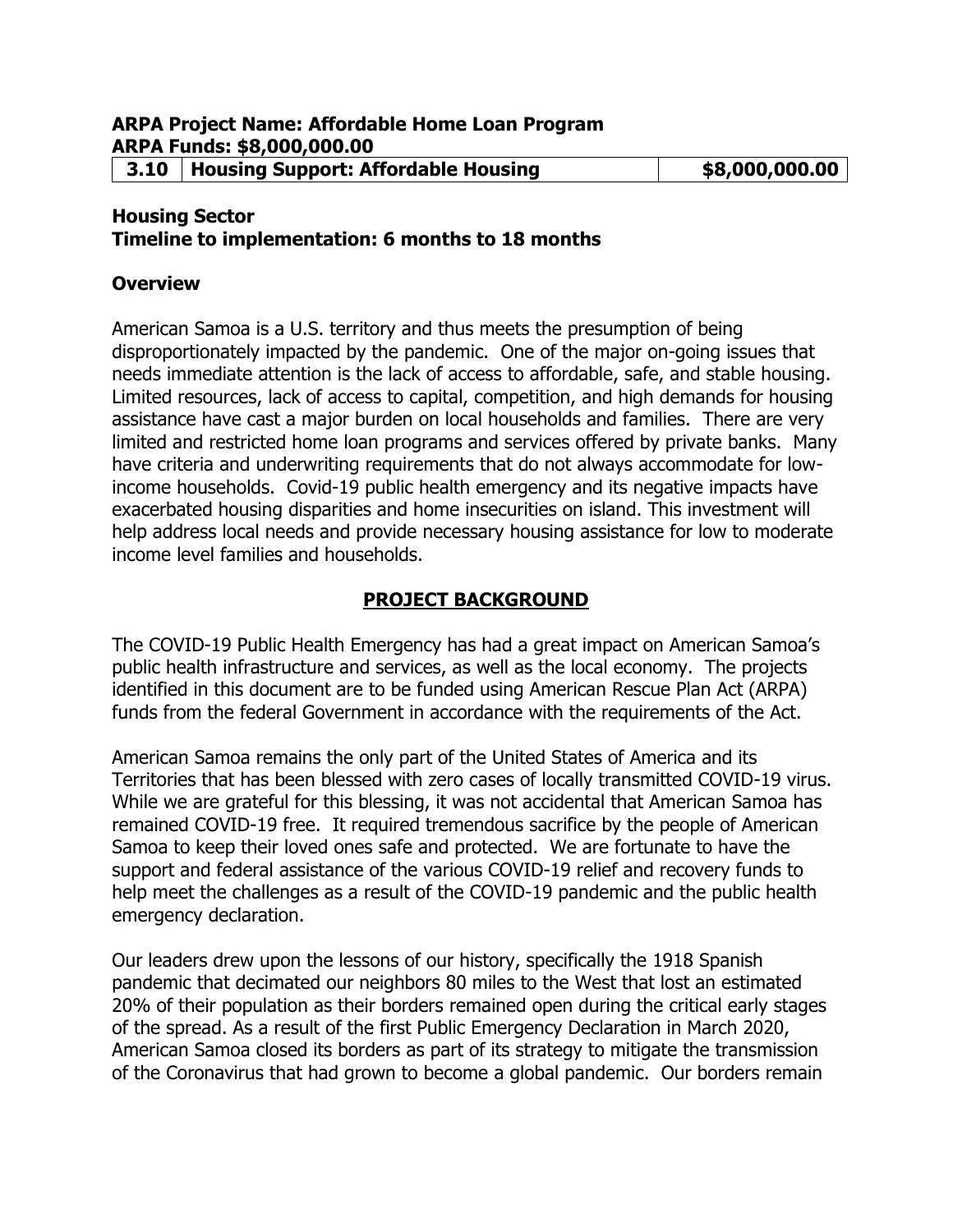closed to regular commercial travel and all authorized travel by air or sea follow careful protocols to minimize the risk of exposure or transmission of the COVID-19 virus.

Covid-19 public health emergency has emphasized the need to address the lack of access to affordable, safe and stable homes. A home is important because it provides a sense of stability and security. American Samoa's remote location, accessibility, and availability of capital and resources makes it a challenge to acquire the much-needed assistance to meet local needs. The quality and standard of most homes in American Samoa is inequitably different from those in the U.S. mainland. This can be viewed as absurd given that it is a U.S. territory. ARPA emphasizes equity and equal access to opportunities for all regardless of race, color, etc. This makes this program vital in support of such objective and goal. Census 2020 data showed a total of 11,807 household units in the territory which is an additional of 844 units or 7.7 percent increase from 2010. This data supports the need for more available options for housing programs and services.

A visit around the island should provide a clear picture of the dire need for this program. There are homes and neighborhoods that are in dilapidated or deteriorating conditions requiring serious improvements. Others are structured or built in such an unsafe and unhealthy conditions that are non-compliant with public health guidelines. This program is reasonable and necessary to develop and improve neighborhoods and communities for a better, safe, and healthy environment. This is in support of CDC recommendations and guidelines for building a strong and healthy community. Additionally, this investment will improve public health and economic outcomes in neighborhoods.

American Samoa has a single acute hospital facility serving a population of close to 50,000. There are already quarantine sites and community health centers located throughout the island. However, there is no 100 percent guarantee that those facilities will be sufficient and accessible in a worst-case scenario if a pandemic spread across the island. As recommended by medical professionals in the U.S., in-home quarantine would be the best and only option available to prevent and limit the further spread of the virus. This investment is a critical response that will provide the necessary assistance for households to make improvements, upgrades, or new homes for a safe and healthy living environment.

The territory is in a remote location area with limited air and sea transportation so any emergency relief from the closest U.S. jurisdiction which is Hawaii may or may not arrive on time. Preparation and good planning are the key focus in response to Covid-19. This program is necessary and cost-effective providing a short and long-term benefits for improving and developing local communities. Furthermore, it will provide home security and access to long-term affordable, decent and stable homes in American Samoa.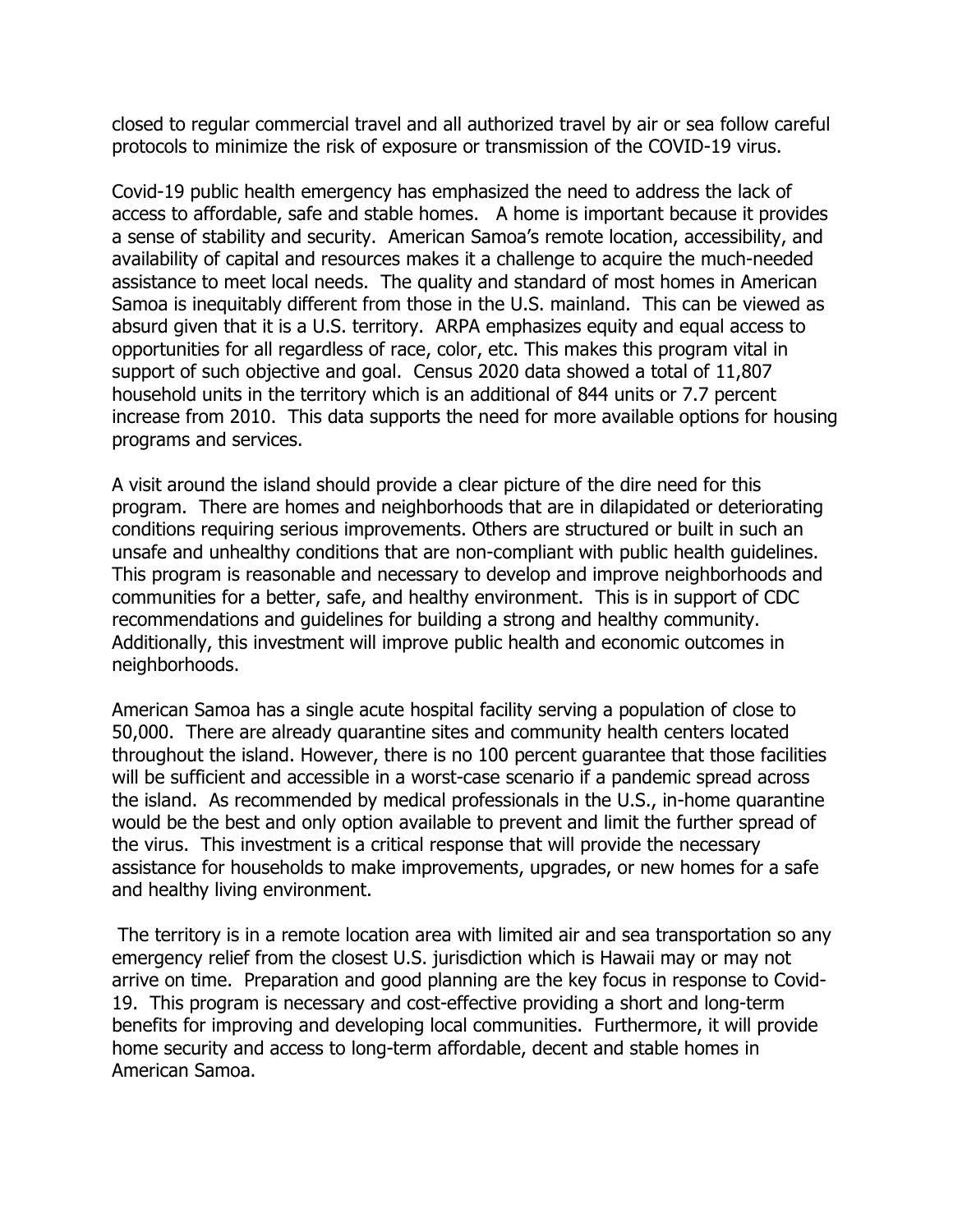# **KEY STAKEHOLDERS**

The designated project lead is the Development Bank of American Samoa (DBAS) with all key stakeholder(s) input and contribution

- Development Bank of American Samoa
- Office of the Governor
- Department of Human and Social Services
- Department of Public Works
- Community at Large
- Treasury
- Other branches of Government (Legislative representation)
- Non-profit
- NGO's
- Private sector representation
- ARPA Oversight Office

# **(a) COMMUNITY ENGAGEMENT**

Community engagement is an essential aspect of ARPA funded projects. The intent of the US Treasury in fostering public participation is to maintain transparency and provide opportunities for feedback to ensure that funds are used in the most beneficial manner.

In keeping with the intent of the US Treasury, the Development Bank of American Samoa (DBAS) has adopted the following notice and comment timeline for proposed projects:

- A Notice of Proposed Project will be published online, in local newspapers, and via television or radio broadcasts. The Notice will specify that there will be fifteen (15) days for the public to provide comment either in writing or by attendance at scheduled public hearings.
- Concurrent to the publication of the Notice, a draft proposal and scope of work will be published on the ARPA website for the public to review.
- General meetings with the public will be scheduled and publicized within the fifteen (15) days-Notice period. Email comments will also be accepted.
- Presentations to the Legislature will be conducted during the Notice period, as needed.
- At the close of the public comment period, the agency will have 20 days to revise the project as appropriate and submit the Final Draft to the ARPA Oversight Office.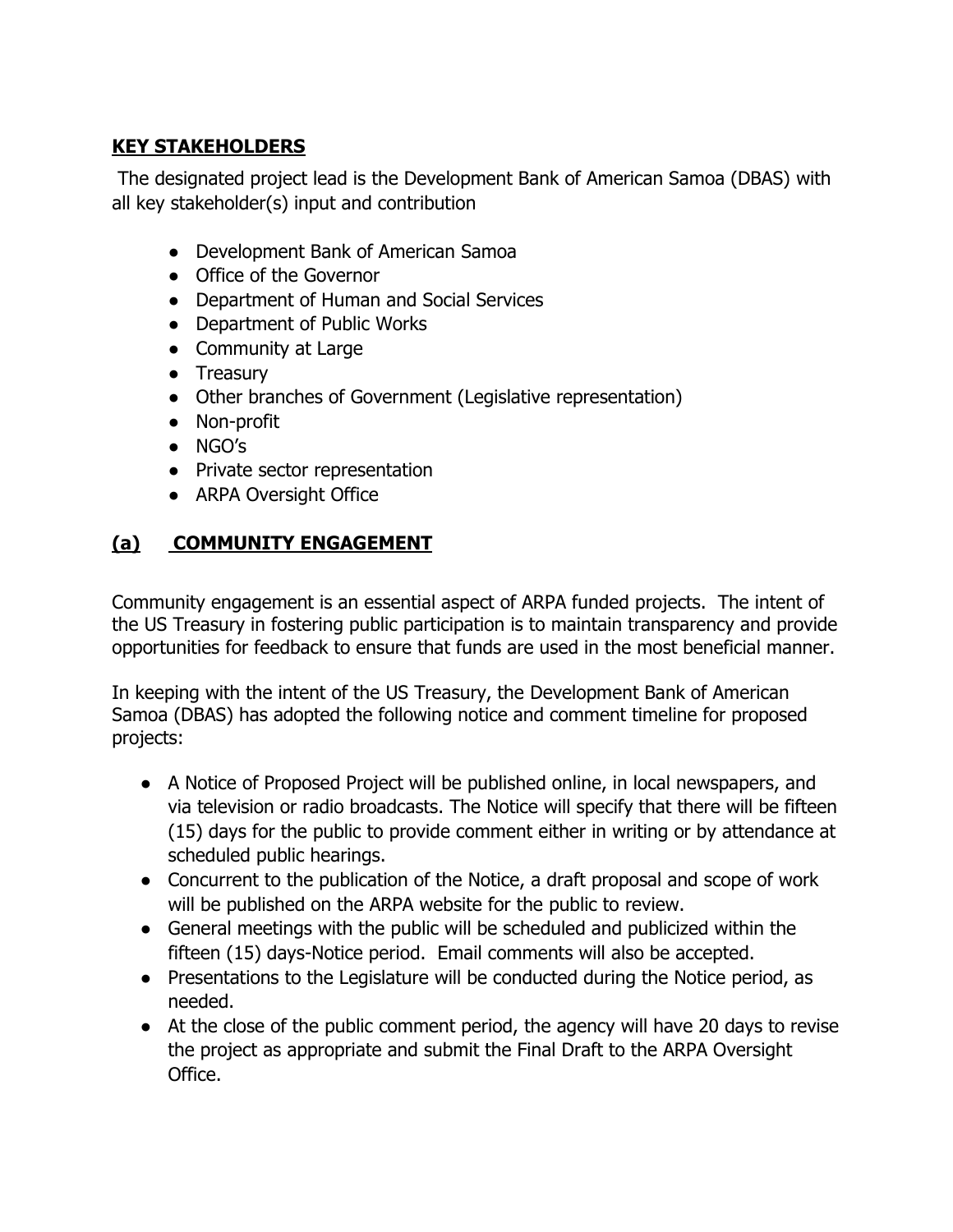• The Final Draft of the Project will be posted for public review once completed and certified by the ARPA Oversight Office.

It is the responsibility of the Development Bank of American Samoa (DBAS) to publicize notices and adhere to the stated timelines.

# **(b) TIMELINE ON PROJECT LAUNCH**

ARPA Funds are required by federal statute to be encumbered by December 31, 2024 and spent by December 31, 2026. This mandate makes the need for a definite timeline for completion of projects of critical importance.

The Development Bank of American Samoa (DBAS) must identify the proposed start date, the completion dates of each phase of the project, inclusion of any notice/bid periods for procurement purposes, and an estimated date of completion, along with any other dates relevant to the project progress.

## **(c) SCOPE OF WORK (Affordable Home Loan Program)**

The project lead which is the Development Bank of American Samoa (DBAS) must submit to the ARPA Office a cover letter addressed to the Executive Director. Submittals must include the proposed plan as detailed below.

ARPA will review of eligibility and compliance to the American Samoa ARPA Spending Plan.

Once approved, an award certified letter will be provided verifying the project description and project lead.

Project Lead must provide the following:

- 1. Project Description and/or Business Plan
- 2. Completed Eligibility Analysis
- 3. Scope of Work
- 4. Implementation Plan & Timeline
- 5. Proposed itemized budget
- 6. Project Lead

Define scope of project based on response to COVID-19 pandemic and the public health emergency declaration:

• Program and/or service must meet statutory requirements for eligibility: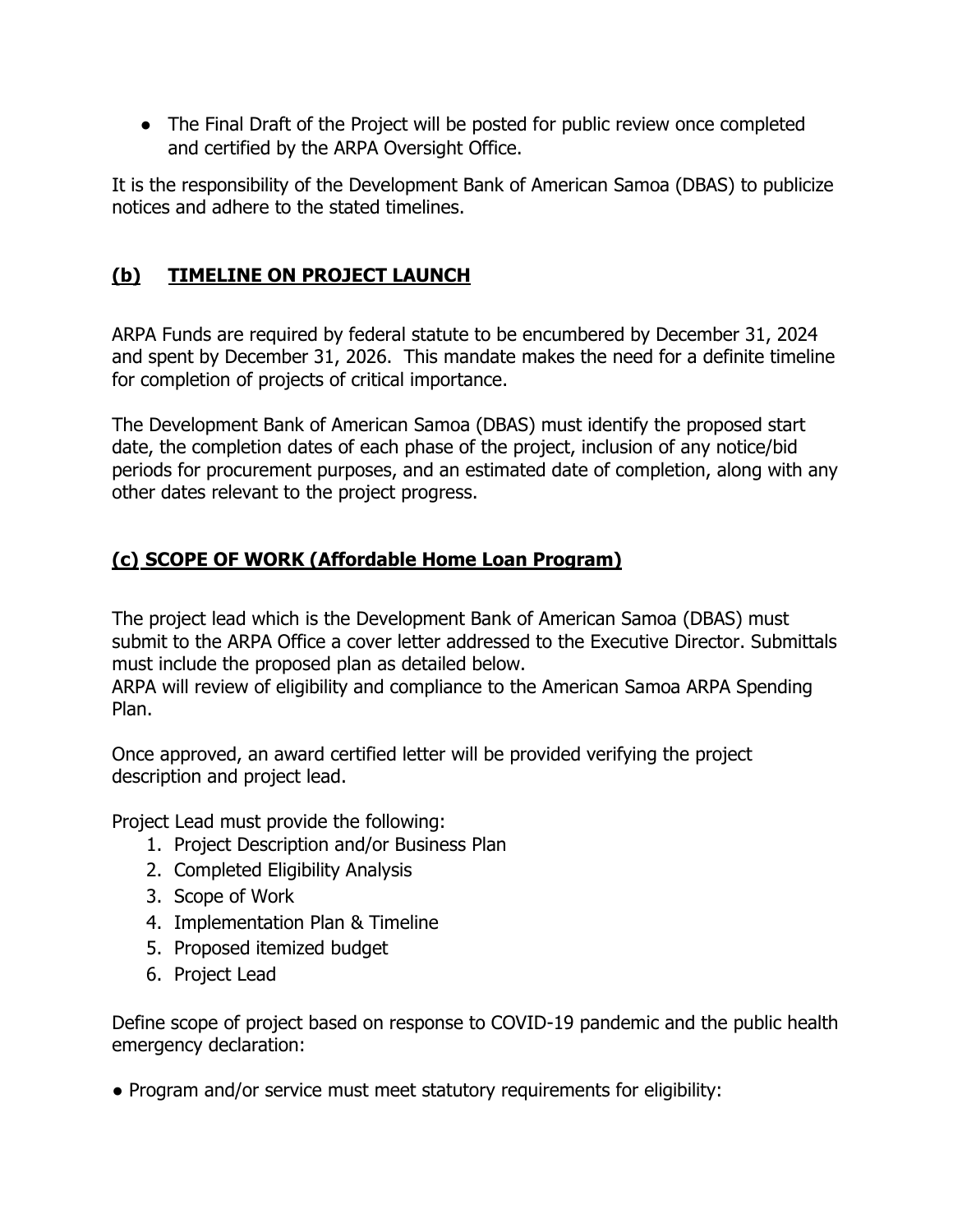- 1. Program should improve access to stable and affordable housing for individuals who are homeless and/or for low to moderate income level families/households
- 2. Program should support development of affordable housing to increase supply of affordable and high-quality living units.
- 3. Program should support long-term housing insecurity.
- 4. Program should support durable and sustainable homeownership
- 5. Program should provide permanent supportive housing
- 6. Program should support healthy and safe neighborhood environments
- 7. Program should address public health disparities in neighborhoods and **Communities**
- 8. Program should improve public health and economic outcomes in neighborhoods
- 9. Program should be a reasonably proportional response to Covid-19 public health emergency and its negative impact
- 10. Program should support efforts and measures for Covid-19 mitigation and prevention tactics and strategies
- 11.Program should promote healthier living environments
- 12.Program should support efforts and measures in response to Covid-19 public health emergency
- 13.Program should be focused on addressing the housing needs in response to the negative impacts of the pandemic

• Sub-recipients or administrators of this award must comply with the following statutory requirements:

1.Provide housing assistance and programs on generally applicable terms

2.Utilize a competitive process

3. Maintain a conflict-of-interest policy consistent with 2 C.F.R. § 200.318(c)

4. Decisions concerning this award must be free of undisclosed personal or organizational conflicts of interest, both in fact and in appearance.

5. No employee, officer, or agent may participate in the selection, award, or administration of a contract supported by a federal award if he or she has a real or apparent conflict of interest.

6.Comply with eligible use requirements and any other applicable laws or requirements includes reporting.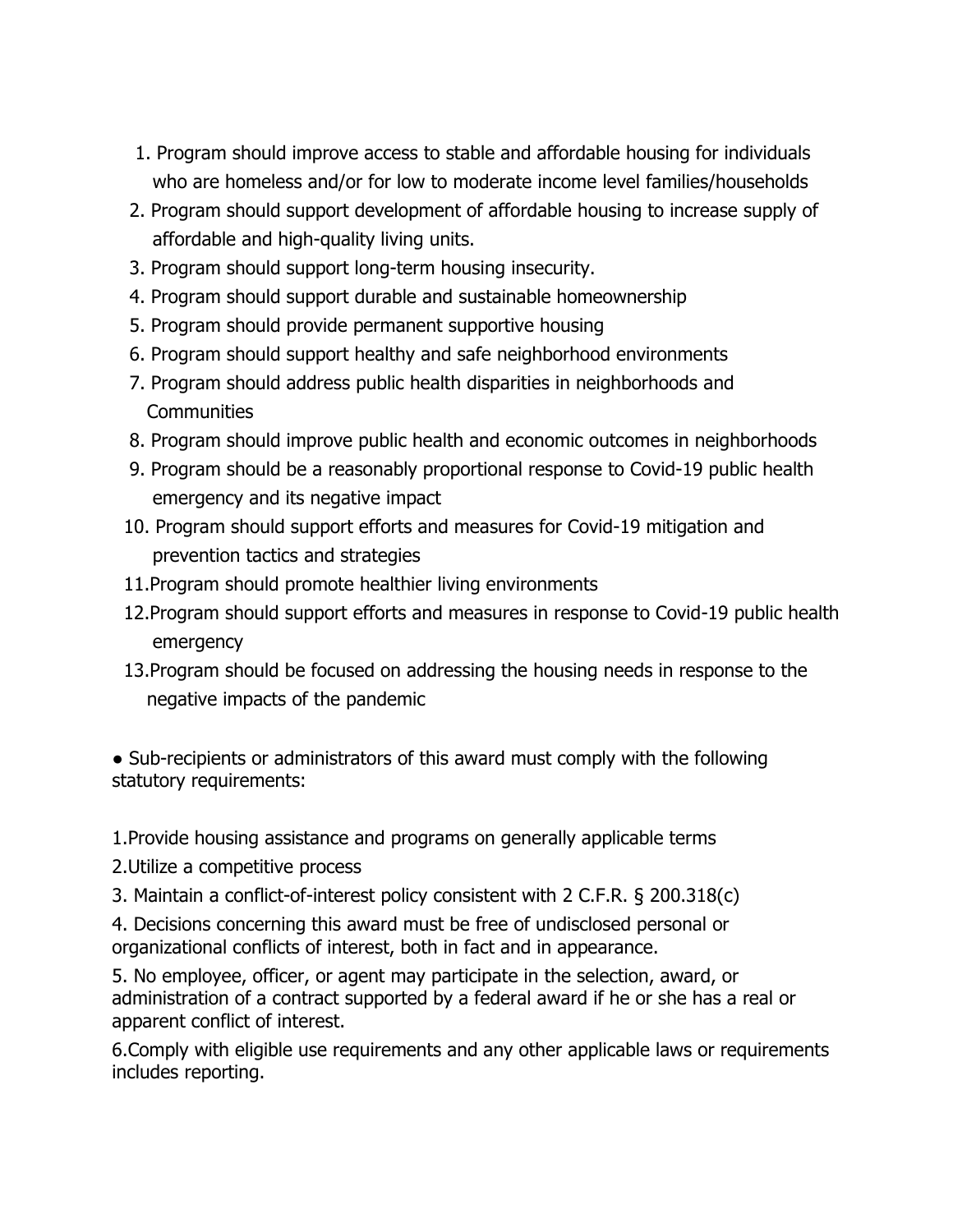# **Questions for consideration:**

- 1. Does this program address issues with access to affordable housing?
- 2. Does this program address issues with homelessness in the territory?

3. Does this program address housing needs for low to moderate income level households/families?

4. Does this program eligibility criteria use and meet definitions of low and moderate income as set forth by federal guidelines such as the Federal Poverty Guidelines (FPG) commonly referred to as Federal Poverty Level (FPL)?

5. Does this program adhere to HUD guidelines for home assistance programs and use the most recent HUD data for administering this program?

- 6. Does this program support durable and sustainable homeownership?
- 7. Does this program provide permanent supportive housing?
- 8. Does this program support healthy and safe neighborhood environment?
- 9. Does this program address public health and economic outcomes in neighborhoods?
- 10. Does this program provide home stability?
- 11. Does this program provide and support a safe and healthy living environment?
- 12. Is the program reasonably designed to benefit those impacted by the pandemic?

# **(d) ITEMIZED BUDGET**

Your budget plays a key role in putting your strategy into action in the effectiveness of resources and achieving overall project goals within specified timelines. Your overall budgeting allocation should align with the ASG BUD202 primes format and itemized further to connect to your project's plan.

Your itemized budget should support and outline your projects phases or goals and include all related activities during the project's life and its expenses as well as any income if applicable. It should also highlight limitations and constraints your office predicts and allocate some funds towards this to mitigate these risks and budget for unforeseeable situations.

# **(e)CONFLICTS OF INTEREST**

ARPA requires that a conflict of interest policy must be maintained pursuant to 2 C.F.R. § 200.318(c) and such policy is applicable to each activity funded under this award.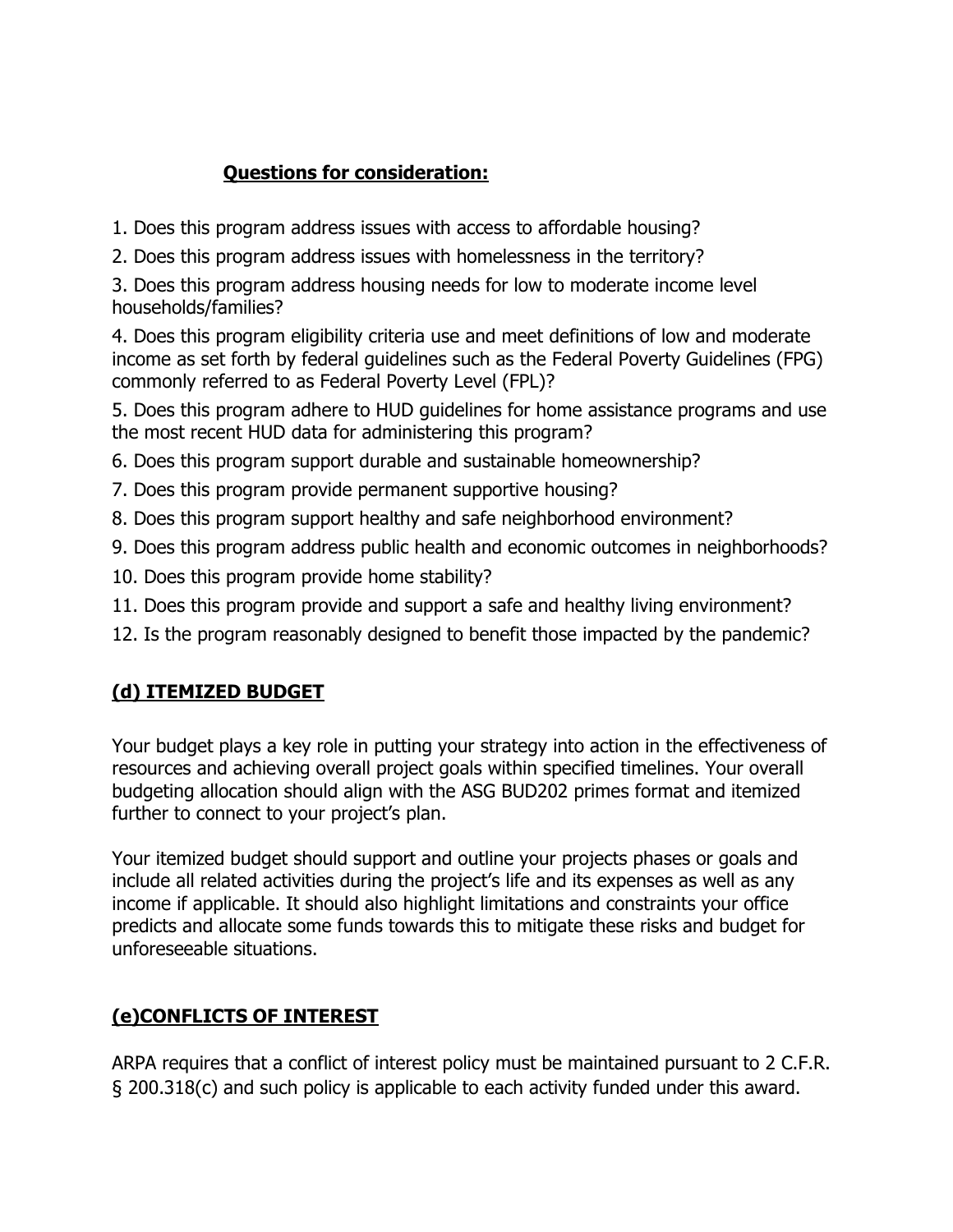Disclosure in writing must be provided for any potential conflict of interest affecting the award in accordance with 2 C.F.R. § 200.112. ARPA also encourages adherence to the ethics rule in any work or transactions related to this award.

#### **(f) LABOR STANDARDS**

ARPA encourages strong labor standards and practices to include project labor agreements and community benefits agreements that offer wages at or above the prevailing rate. This includes local hire provisions and also encourages support for procuring those with high labor standards and without recent violations of federal and state labor and employment laws.

## **(g) ADHERENCE TO ASG PROCUREMENT PROCESS AND REQUIREMENTS**

ARPA funds are subject to the Uniform Administrative Requirements, Cost Principles, and Audit Requirements of Federal Awards (2 CFR Part 200). Specifically, these regulations require ASG to follow local procurement laws in using these funds. 2 CFR 200.317. The lead agency for each project (in the case of the new mental health facility and services, this will be DOH) will work in concert within its established Procurement procedures to ensure that all procedures and requirements are followed and documented. All agencies are reminded that ARPA funds will be subject to federal audits.

| <b>CLAUSE</b>                                                    | <b>REQUIRED BY</b><br><b>AMERICAN SAMOA</b><br><b>ADMINISTRATIVE</b><br><b>CODE</b> | <b>APPLIES TO</b>                                                                                                                              |
|------------------------------------------------------------------|-------------------------------------------------------------------------------------|------------------------------------------------------------------------------------------------------------------------------------------------|
| <b>EQUAL OPPORTUNITY</b>                                         | $10.0250(d)(3)$ , $10.0260(c)$                                                      | All Contracts in excess of<br>\$10,000                                                                                                         |
| <b>DAVIS BACON ACT</b>                                           | 10.0250(d)(5)                                                                       | Construction contracts that<br>exceed \$2,000 and when<br>required by federal grant<br>program legislation                                     |
| <b>CONTRACT WORK HOURS</b><br>AND SAFETY STANDARDS<br><b>ACT</b> | 10.0250(D)(6); 10.0260(D)                                                           | Construction contracts in<br>excess of \$2,000 or<br>contracts in excess of<br>\$2,500 which involve<br>employment of mechanics<br>or laborers |
| <b>CLEAN AIR AND WATER</b>                                       | 10.0250(d)(7); 10.0260(f)                                                           | All contracts over<br>\$100,000 (unless                                                                                                        |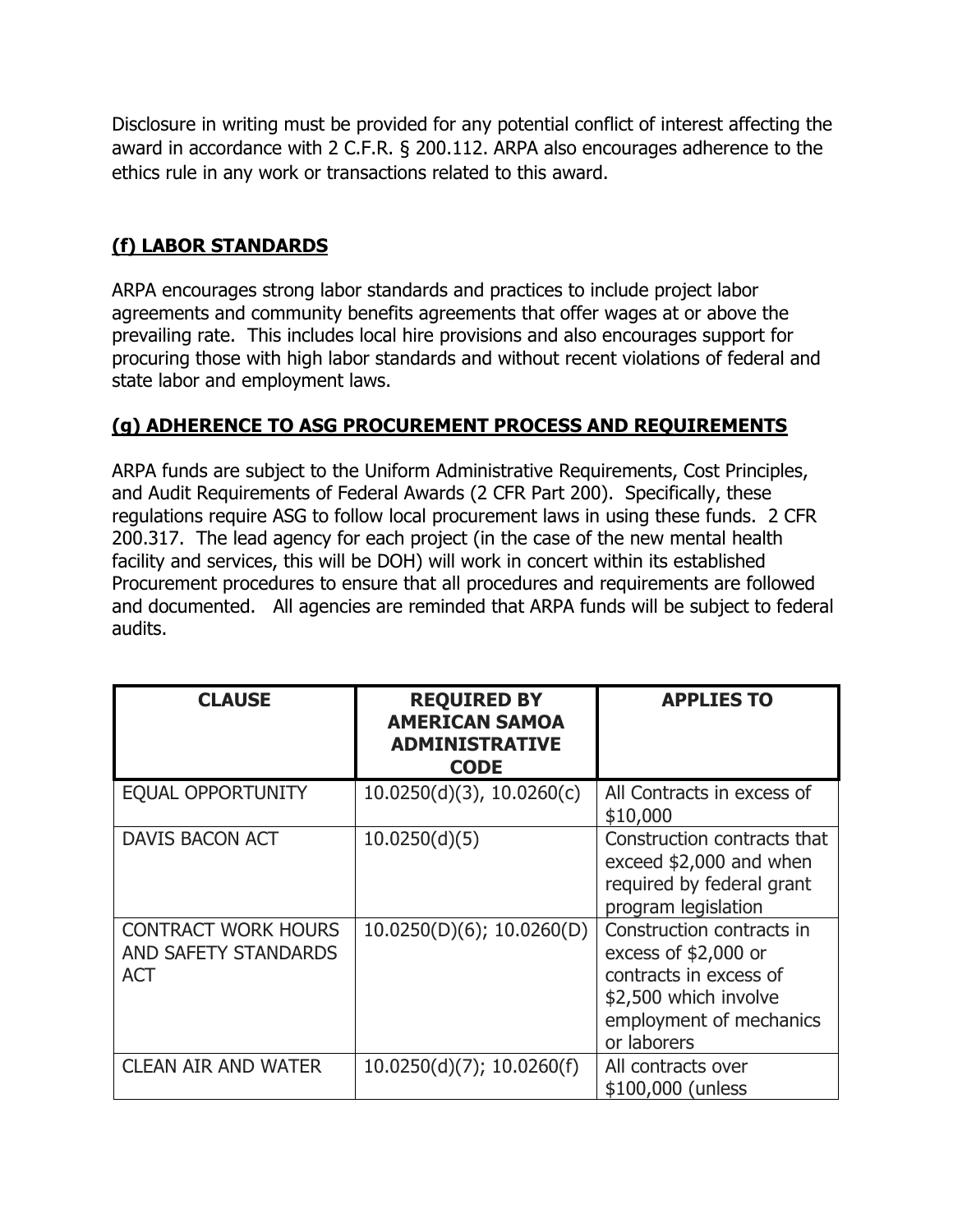|  | requirement has been<br>waived by EPA) |
|--|----------------------------------------|
|--|----------------------------------------|

In addition to the above required clauses, ASG Procurement Rules give preference to local bidders in construction projects. For contracts valued at \$50,000 or less, only local bidders are allowed to participate. For those greater than \$50,000, local bidders are given specified add-on percentages. This local preference leads to a greater number of local employees and overall income that is much needed in the Territory. This policy has a direct effect on local stimulation of the economy.

## **(h) RECONSIDERATION PROCESS**

In accordance with Executive Order 03-2021, the ARPA Oversight Office reserves the right to determine which projects will receive funding based on a number of factors including but not limited to ensuring compliance with all federal requirements. The Office, however, recognizes that some of these determinations may adversely affect interested parties. For the purposes of this section, an interested party will be limited to applicants for direct funding opportunities for projects.

A process for reconsideration of denied projects is hereby implemented. For clarity, this process is separate and apart from any procurement disputes subject to the jurisdiction of the Office of the Administrative Law Judge. ASCA 4.0604(f).

#### Covered Disputes:

The dispute resolution process will be limited to ARPA Oversight Office denials of project awards. As an office of limited purview, the covered disputes identified above shall not be considered final agency decisions for the purpose ASCA 4.0604.

#### Reconsideration Requests:

Interested parties will have 5 business days from the announcement of awards by the ARPA Oversight Office to file a "Reconsideration Request" with the Director. The announcement of awards will mean each project is "provisionally awarded" the requested ARPA funds.

The request will detail the basis for reconsideration including the project award denial being challenged, how the decision adversely affects the party, how the requested change would benefit the objectives of the American Rescue Plan Act.

A hearing shall be held within 5 days of filing the Reconsideration Request with the Director. The Director shall issue a notice of hearing to the filing party.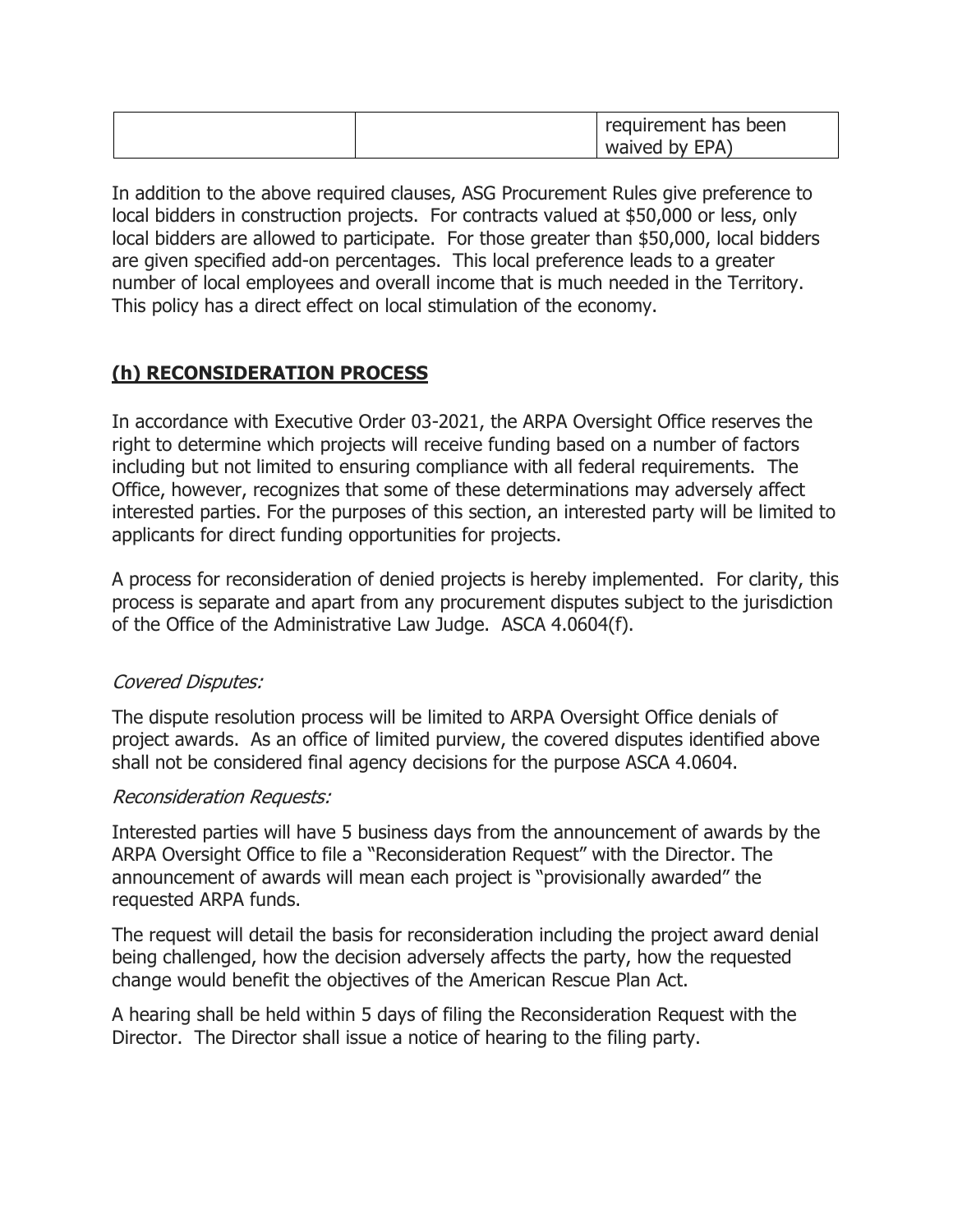The hearing will be conducted by a three-member panel headed by the Director. Panel members will be selected by the ARPA Oversight Office. The panel will have an advisory role, but the ultimate decision-making authority shall be the Director's.

Parties to the dispute may present evidence, materials, and witnesses in support of their claims. The Director will have discretion to limit presentation of evidence, materials, or witnesses.

Upon completion of the hearing, which shall not exceed two hours, the panel will consider arguments and evidence presented in the Reconsideration Request and at the hearing. The Director shall be responsible for rendering a decision on the issues presented within three (3) business days of the conclusion of the hearing. "

## **(i)LOCAL CERTIFICATION/LICENSING/PERMITTING**

Each project will require adherence to applicable local licensing, certification, and permitting laws. DOC will be responsible for obtaining each necessary approval prior to the start date. A list of these documents as well as copies should be submitted to the ARPA Oversight Office.

## **(j) ARPA REPORTING REQUIREMENTS**

ARPA requires monthly, quarterly and annual reporting to be submitted by the subrecipients on projects progress and expenditures. The American Samoa ARPA Oversight Office will, therefore, be requesting information from relevant agencies in order to meet the strict deadlines set forth in the US Treasury's Reporting and Compliance Guide. Each agency must provide the requested information or an explanation as to why information is not available by the time specified by ARPA Oversight Office staff. Failure to do so could jeopardize future funding opportunities.

All ARPA infrastructure funding sub-recipients are required to submit Project and Expenditure Reports.

#### 1. **Monthly and Quarterly Reporting**

- Monthly reports will cover one calendar month and must be submitted to ARPA on the 10<sup>th</sup> of the month or next business day
- Quarterly reports will cover one calendar quarter and must be submitted to Treasury within 30 calendar days after the end of each calendar quarter.
- The table below summarizes the quarterly report timelines for sub-recipients:

|      | Report Year Quarter | <b>Period Covered</b>           | Due Date         |
|------|---------------------|---------------------------------|------------------|
| 2021 | $12 - 4$            | Award Date - December 31        | January 10, 2022 |
| 2022 |                     | <sup>1</sup> January 1-March 31 | April 10, 2022   |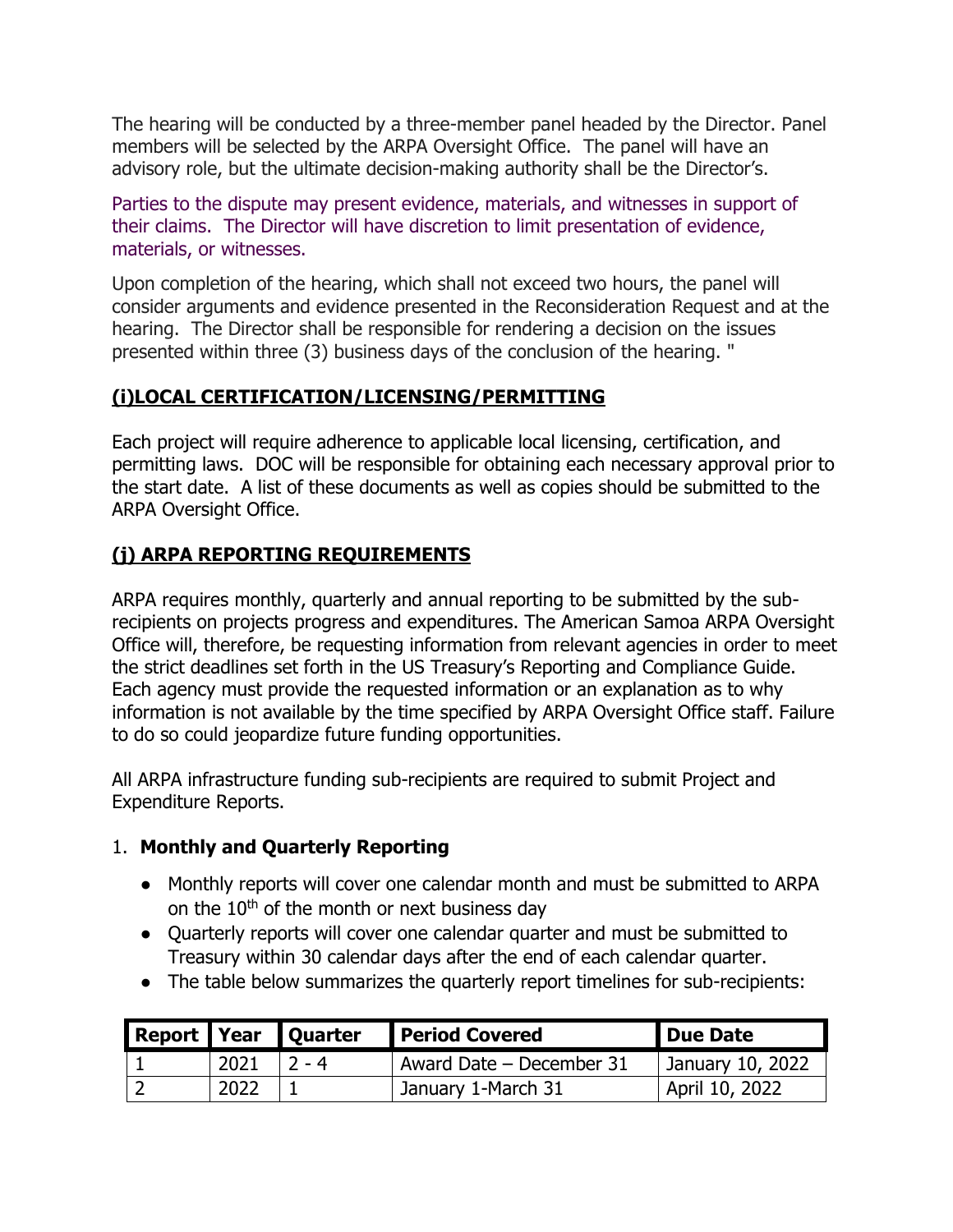| 3  | 2022 | $\overline{2}$ | April 1-June 30       | July 10, 2022    |
|----|------|----------------|-----------------------|------------------|
| 4  | 2022 | $\overline{3}$ | July 1-September 30   | October 10, 2022 |
| 5  | 2022 | $\overline{4}$ | October 1-December 31 | January 10, 2023 |
| 6  | 2023 | $\mathbf{1}$   | January 1-March 31    | April 10, 2023   |
| 7  | 2023 | $\overline{2}$ | April 1-June 30       | July 10, 2023    |
| 8  | 2023 | 3              | July 1-September 30   | October 10, 2023 |
| 9  | 2023 | $\overline{4}$ | October 1-December 31 | January 10, 2024 |
| 10 | 2024 | $\mathbf{1}$   | January 1-March 31    | April 10, 2024   |
| 11 | 2024 | $\overline{2}$ | April 1-June 30       | July 10, 2024    |
| 12 | 2024 | 3              | July 1-September 30   | October 10, 2024 |
| 13 | 2024 | $\overline{4}$ | October 1-December 31 | January 10, 2025 |
| 14 | 2025 | $\mathbf{1}$   | January 1-March 31    | April 10, 2025   |
| 15 | 2025 | $\overline{2}$ | April 1-June 30       | July 10, 2025    |
| 16 | 2025 | $\overline{3}$ | July 1-September 30   | October 10, 2025 |
| 17 | 2025 | $\overline{4}$ | October 1-December 31 | January 10, 2026 |
| 18 | 2026 | $\mathbf{1}$   | January 1-March 31    | April 10, 2026   |
| 19 | 2026 | $\overline{2}$ | April 1-June 30       | July 10, 2026    |
| 20 | 2026 | 3              | July 1-September 30   | October 10, 2026 |
| 21 | 2026 | $\overline{4}$ | October 1-December 31 | March 10, 2027   |

#### 2. **Annual Reporting**

• The initial Project and Expenditure Report will cover from the date of award to September 30, 2021 and must be submitted to Treasury by October 31, 2021. The subsequent annual reports will cover one calendar year and must be submitted to Treasury by October 31. The table below summarizes the report timelines for sub-recipients

| <b>Report</b>  | <b>Period Covered</b>                | <b>Due Date</b>  |
|----------------|--------------------------------------|------------------|
|                | Award Date - December 31             | January 10, 2022 |
| $\overline{2}$ | January 1, 2022 - September 30, 2022 | October 10, 2022 |
| 3              | October 1, 2022 - September 30, 2023 | October 10, 2023 |
| 4              | October 1, 2023 - September 30, 2024 | October 10, 2024 |
| 5              | October 1, 2024 - September 30, 2025 | October 10, 2025 |
| 6              | October 1, 2025 - September 30, 2026 | October 10, 2026 |
|                | October 1, 2026 - December 31, 2026  | January 10, 2027 |

# **3. Required Information**

- A. Project Status
- a) The project name,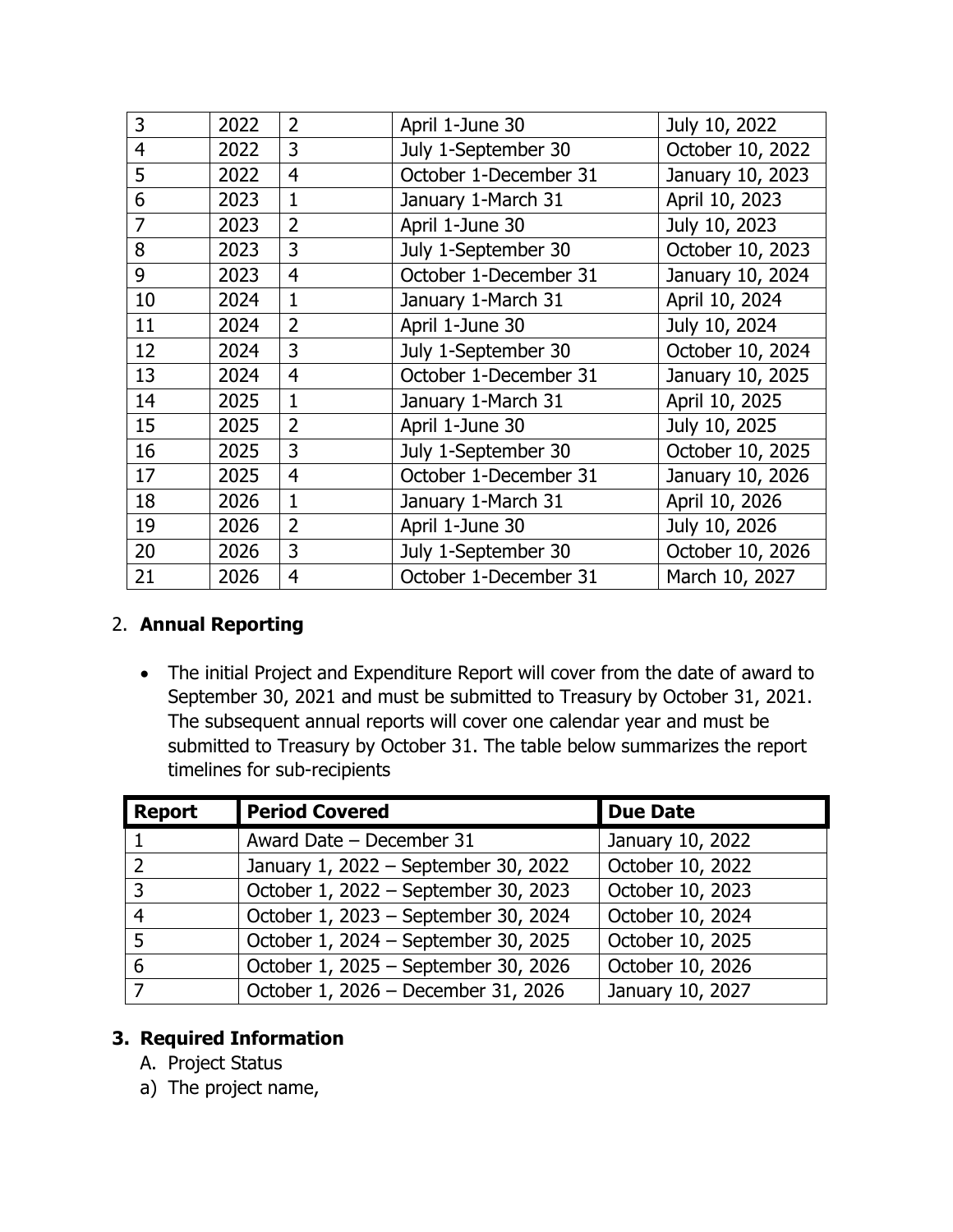- b) Identification number (created by the recipient),
- c) Project expenditure category (see Appendix 1, Compliance and Reporting Guidance),
- d) Project expense allocation to budget
- e) Description, and status of completion.
- Not started
- Completed less than 50 percent
- Completed 50 percent or more
- Completed

Project descriptions must describe the project in sufficient detail to provide understanding of the major activities that will occur, and will be required to be between 50 and 250 words. Projects should be defined to include only closely related activities directed toward a common purpose.

- B. Project Expenditures
- Current period obligation
- Cumulative obligation
- Current period expenditure
- Cumulative expenditure
- C. Subawards

The following information is required for Contract, Grant, Loan, Transfer, or Direct Payment greater than or equal to \$50,000:

- a) Subrecipient identifying and demographic information (e.g., DUNS number and location)
- b) Award number (e.g., Award number, Contract number, Loan number)
- c) Award date, type, amount, and description
- d) Award payment method (reimbursable or lump sum payment(s))
- e) For loans, expiration date (date when loan expected to be paid in full)
- f) Primary place of performance
- g) Related project name(s)
- h) Related project identification number(s) (created by the recipient)
- i) Period of performance start date
- j) Period of performance end date
- k) Quarterly obligation amount
- l) Quarterly expenditure amount
- m) Project(s)
- n) Additional programmatic performance indicators for select Expenditure Categories (see below) Aggregate reporting is required for contracts, grants, transfers made to other government entities, loans, direct payments, and payments to individuals that are below \$50,000. This information will be accounted for by expenditure category at the project level.
- D. SAM.gov